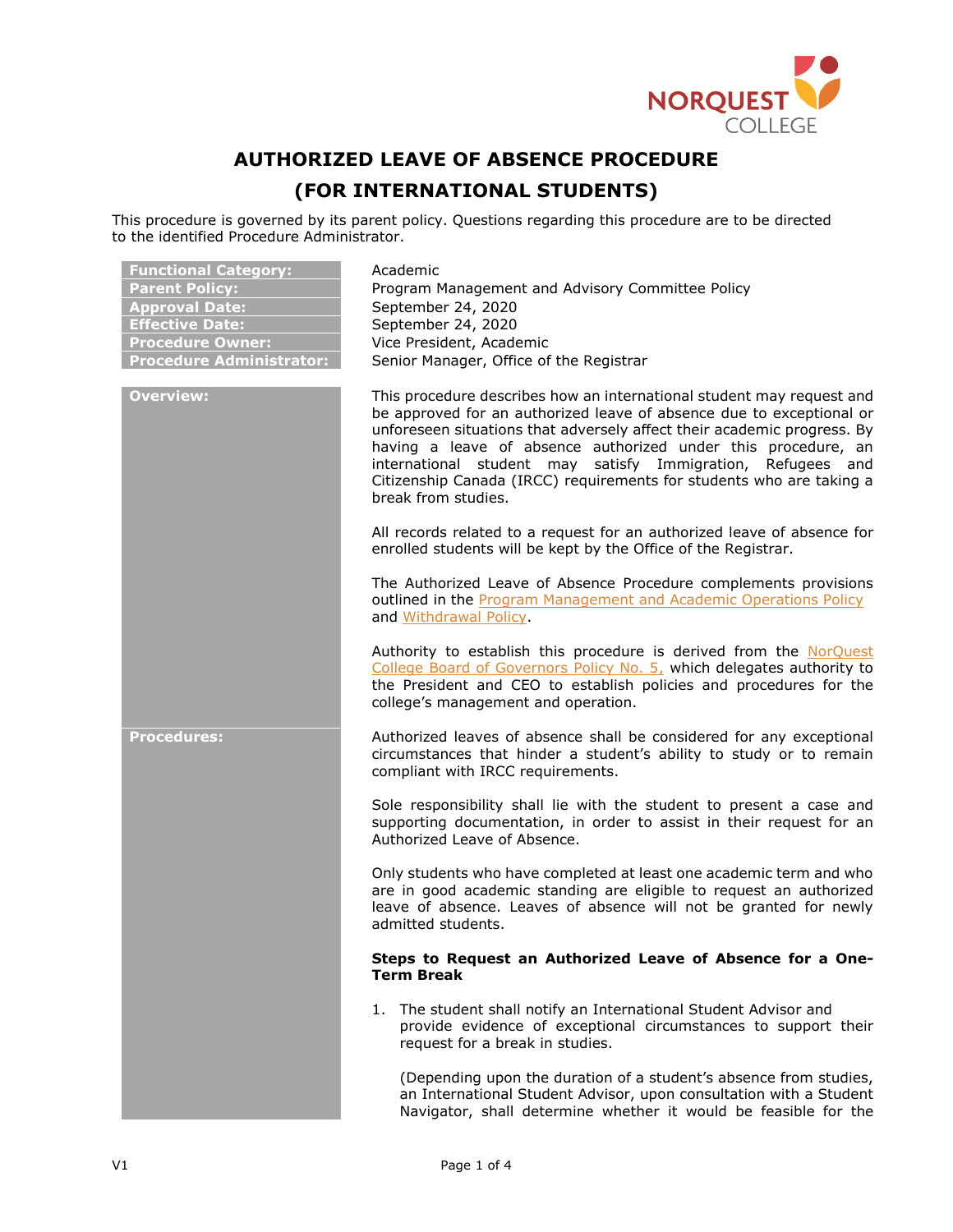student to complete their coursework without an authorized leave of absence from their studies.)

- 2. With the assistance of a Student Navigator, the student shall develop a Return-to-Studies Plan.
- 3. The student shall meet with the Program Chair (or designate) to seek approval for their: (i) Request for Authorized Leave of Absence, and (ii) Return-to-Studies Plan*.*
- 4. Upon approval of a student's Request for Authorized Leave of Absence by their Program Chair (or designate), the student shall submit the following to an International Student Advisor:
	- a. The approved Request for Authorized Leave of Absence form, and
	- b. Evidence of exceptional circumstances to support their request for a break in their studies.
- 5. Approval of the [Request for Authorized Leave](https://theq.norquest.ca/Departments/Policies-and-Regulatory-Compliance/Public-Wiki/Policy-and-Procedure-Toolkit.aspx) will be recorded on the student's electronic record and retained for immigration and mandatory reporting purposes.
	- a. An Authorized Leave of Absence Letter shall be provided to the student by an International Student Advisor, for the purpose of immigration compliance.
	- b. The Office of the Registrar shall be responsible for reporting all changes to an international student's status, to the IRCC (i.e., Designated Learning Institution (DLI) compliance reporting).
- 6. In extenuating cases whenever a student's emergency (or exceptional circumstance) occurs after the 10% point of the class and before the end date of the course:
	- a. The program area shall grant the student a grade of incomplete (INC) in accordance with the [Assessment](https://www.norquest.ca/about-us/policies-procedures/academic/assessment-and-grading-policy/assessment-and-grading-for-credit-courses-procedur.aspx)  [and Grading for Credit Courses Procedure.](https://www.norquest.ca/about-us/policies-procedures/academic/assessment-and-grading-policy/assessment-and-grading-for-credit-courses-procedur.aspx)
	- b. Whenever a student's exceptional circumstance precludes completion of the course(s), the student should follow the [Withdrawal Procedure](https://www.norquest.ca/about-us/policies-procedures/academic/withdrawal-policy/withdrawal-procedure.aspx) and the Tuition [and Related Fees Refund Procedure.](https://www.norquest.ca/about-us/policies-procedures/academic/tuition-and-related-fees-policy/tuition-and-related-fees-refund-procedure.aspx)
	- c. Students can submit a completed Request for Financial Appeal to the Office of the Registrar within 30 days of the end of term, date of drop, or withdrawal, whichever is first.

Eligible reasons for an Authorized Leave of Absence include, but are not limited to:

- Serious health, personal or family issues
- Pregnancy or Parental
- Military service
- Financial issues (e.g. family/student/government unable to pay fees)
- Changes in program of study within the same institution, outside of a regularly scheduled break
- Postponed program start date (deferred enrolment)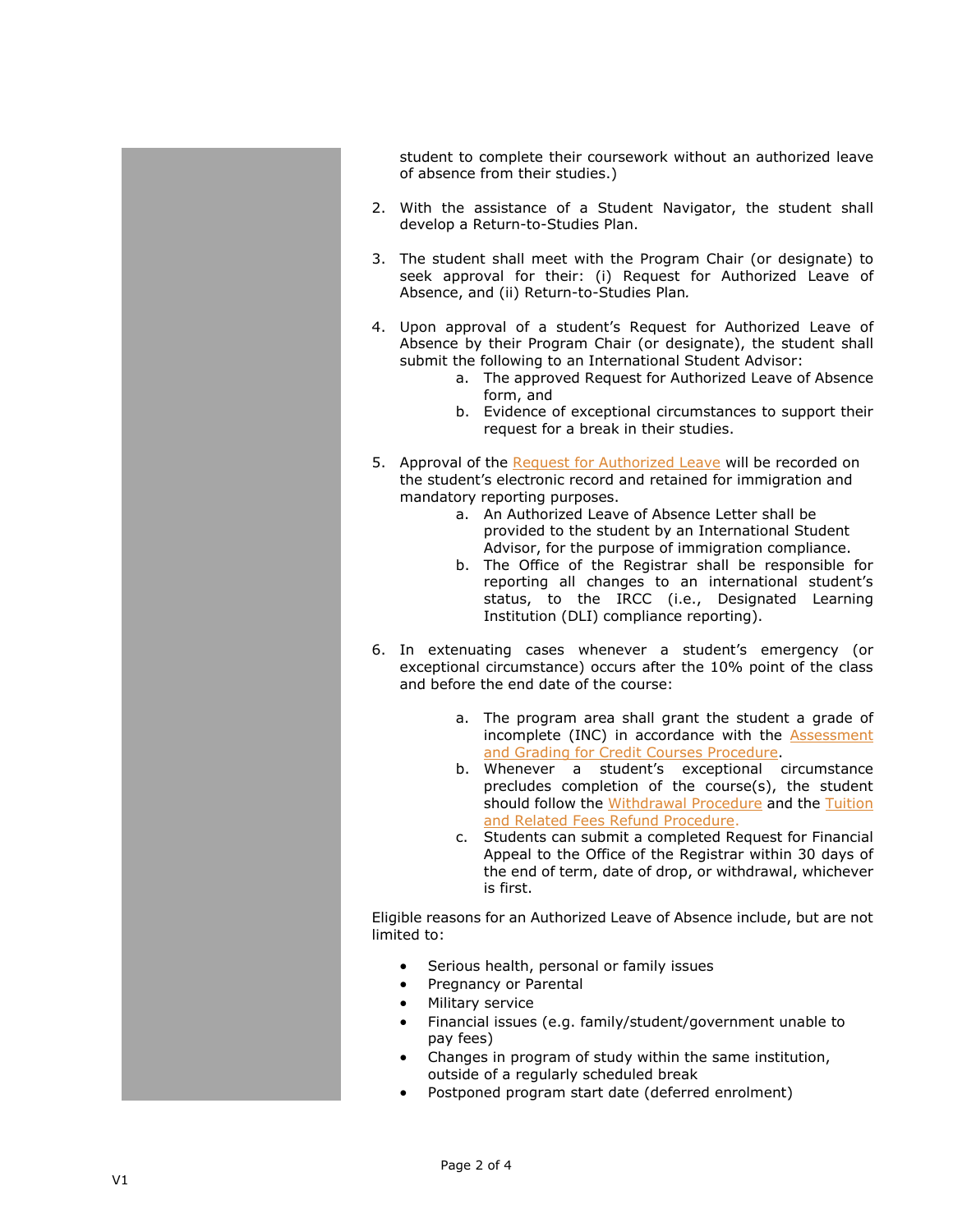

|                                                        | Forced break (courses not offered/available in student's<br>$\bullet$<br>program)<br>Dismissals or suspensions (dependent on degree of severity)<br>$\bullet$<br>Forces majeures<br>$\bullet$                                                                                                                                                                                                                                                                                                                                                                                                                                                                                                                                                                                                                                                                                                  |
|--------------------------------------------------------|------------------------------------------------------------------------------------------------------------------------------------------------------------------------------------------------------------------------------------------------------------------------------------------------------------------------------------------------------------------------------------------------------------------------------------------------------------------------------------------------------------------------------------------------------------------------------------------------------------------------------------------------------------------------------------------------------------------------------------------------------------------------------------------------------------------------------------------------------------------------------------------------|
|                                                        | Students requiring more than one term authorized leave of absence<br>will be withdrawn from their academic program due to inactivity.<br>Students must re-apply to the program and will need to meet current<br>admission requirements.                                                                                                                                                                                                                                                                                                                                                                                                                                                                                                                                                                                                                                                        |
| <b>Definitions</b>                                     | Authorized Leave of Absence: a college-approved one-term period<br>of time during which students may suspend (and later resume)<br>enrolment and academic activities within their program of study.                                                                                                                                                                                                                                                                                                                                                                                                                                                                                                                                                                                                                                                                                            |
|                                                        | International Student: a foreign national, who is legally authorized<br>to study in Canada on a temporary basis.                                                                                                                                                                                                                                                                                                                                                                                                                                                                                                                                                                                                                                                                                                                                                                               |
|                                                        | Study Permit: a written authorization, issued by an IRCC officer,<br>permitting a foreign national to engage in academic, professional,<br>vocational, or other education- or training-related activities in Canada.                                                                                                                                                                                                                                                                                                                                                                                                                                                                                                                                                                                                                                                                           |
| <b>Related NorQuest College</b><br><b>Information:</b> | <b>Assessment and Grading for Credit Courses Procedure</b><br><b>Program Management and Academic Operations Policy</b><br>$\bullet$<br><b>Request for Authorized Leave Form</b><br>$\bullet$<br><b>Tuition and Related Fees Refund Procedure</b><br>$\bullet$<br><b>Withdrawal Policy</b><br>$\bullet$<br><b>Withdrawal Procedure</b><br>$\bullet$                                                                                                                                                                                                                                                                                                                                                                                                                                                                                                                                             |
| <b>Related External</b><br><b>Information</b>          | With an Authorized Leave from a study program, for up to 150 days, a<br>student is deemed compliant with their study permit conditions and may<br>still be eligible for a Post-Graduation Work Permit. <sup>1</sup>                                                                                                                                                                                                                                                                                                                                                                                                                                                                                                                                                                                                                                                                            |
|                                                        | <b>Immigration Rules and NorQuest College Policy and Procedures:</b><br>According to the Immigration and Refugee Protection Regulations,<br>SOR/2002-227(IRPR), international students must remain enrolled, and<br>be actively pursuing studies at a DLI, until completion of said studies is<br>attained. On January 7, 2019, instructions <sup>2</sup> issued by the IRCC<br>permitted DLIs to grant students authorized leaves for a period up to<br>150 days, in certain cases. Examples of such authorized leaves now<br>include changes in program of study within the same DLI, outside of a<br>regularly scheduled break. "A student on leave, who begins or resumes<br>their studies within 150 days from the date their leave<br>commenced (that is, the date their leave was granted by the<br>institution), is considered to be actively pursuing studies during their<br>leave." |
|                                                        | <b>Important Note:</b> By obtaining documentation explaining the college's<br>policies for students seeking authorized leaves from their studies,<br>students by no means become exempt from their obligations to comply<br>with IRCC policies and requirements. The college cannot (and does not)<br>make immigration decisions. Any documentation issued by the college                                                                                                                                                                                                                                                                                                                                                                                                                                                                                                                      |

<sup>&</sup>lt;sup>1</sup> [Post-Graduation Work Permit Eligibility Requirements,](https://www.canada.ca/en/immigration-refugees-citizenship/services/study-canada/work/after-graduation/eligibility.html#leave) online: Government of Canada, Immigration, Refugees, and Citizenship Canada (IRCC).

l

<sup>&</sup>lt;sup>2</sup> [Program Delivery Update: New Instructions on Assessing Study Permit Conditions,](https://www.canada.ca/en/immigration-refugees-citizenship/corporate/publications-manuals/operational-bulletins-manuals/temporary-residents/study-permits/assessing-conditions.html) online: Government of Canada, Immigration, Refugees, and Citizenship Canada (IRCC).